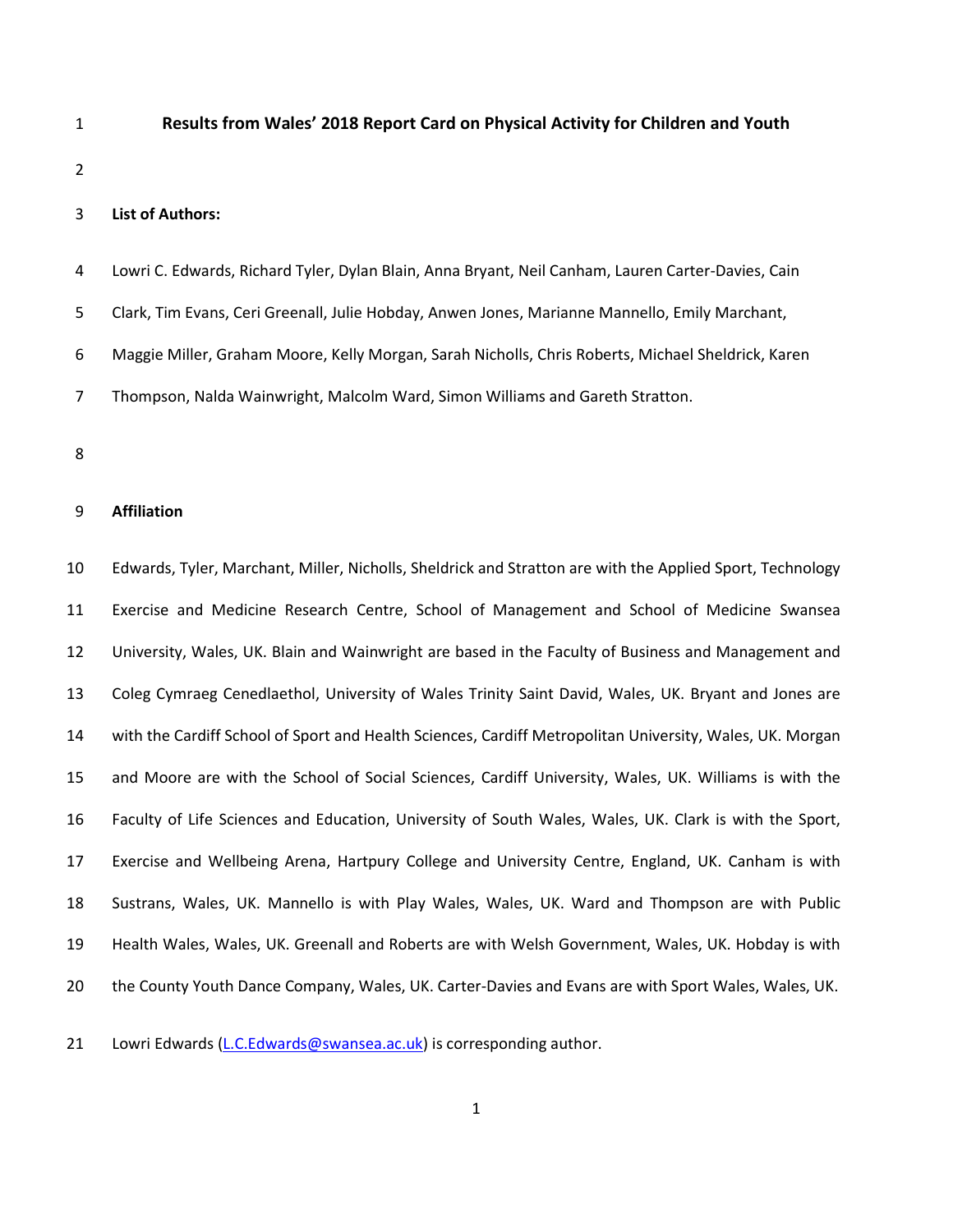#### **Introduction**

 This is the third Active Healthy Kids Wales (AHK-Wales) Report Card following the inaugural and second 24 report card published in 2014 and 2016 respectively<sup>1,2</sup>. The 2018 report card (Figure 1) consolidates and translates research related to physical activity among children and young people in Wales. The report card aimed to raise the awareness of children and young people's engagement in physical activity behaviours and influences, and advocate for children's right to be active and healthy.

**Figure 1:** Wales' 2018 Report Card Cover.

**[[insert cover here when complete]]**

### **Methods**

 The AHK-Wales Research Work Group (RWG) consisted of 24 members, and comprised of academics, postgraduate researchers, professionals and practitioners with expertise in physical activity and access to national data sources. Ten physical activity indicators were graded using the harmonized Report Card development process involving a synthesis and expert consensus of the best available evidence. The ten indicators included: Overall Physical Activity, Organised Sport Participation, Active Play, Active Transportation, Sedentary Behaviours, Physical Fitness, Family and Peers, School, Community and Environment and Government. In Wales, an additional indicator was included: Physical Literacy. The indicators were evaluated using a standardized grading scheme ranging from A+ (94-100% of children met the criteria), to F (0-19 % meet the criteria) or Inconclusive (Inc; indicated that data was inadequate or not available) were used to grade each quality indicator. Data from the following nationally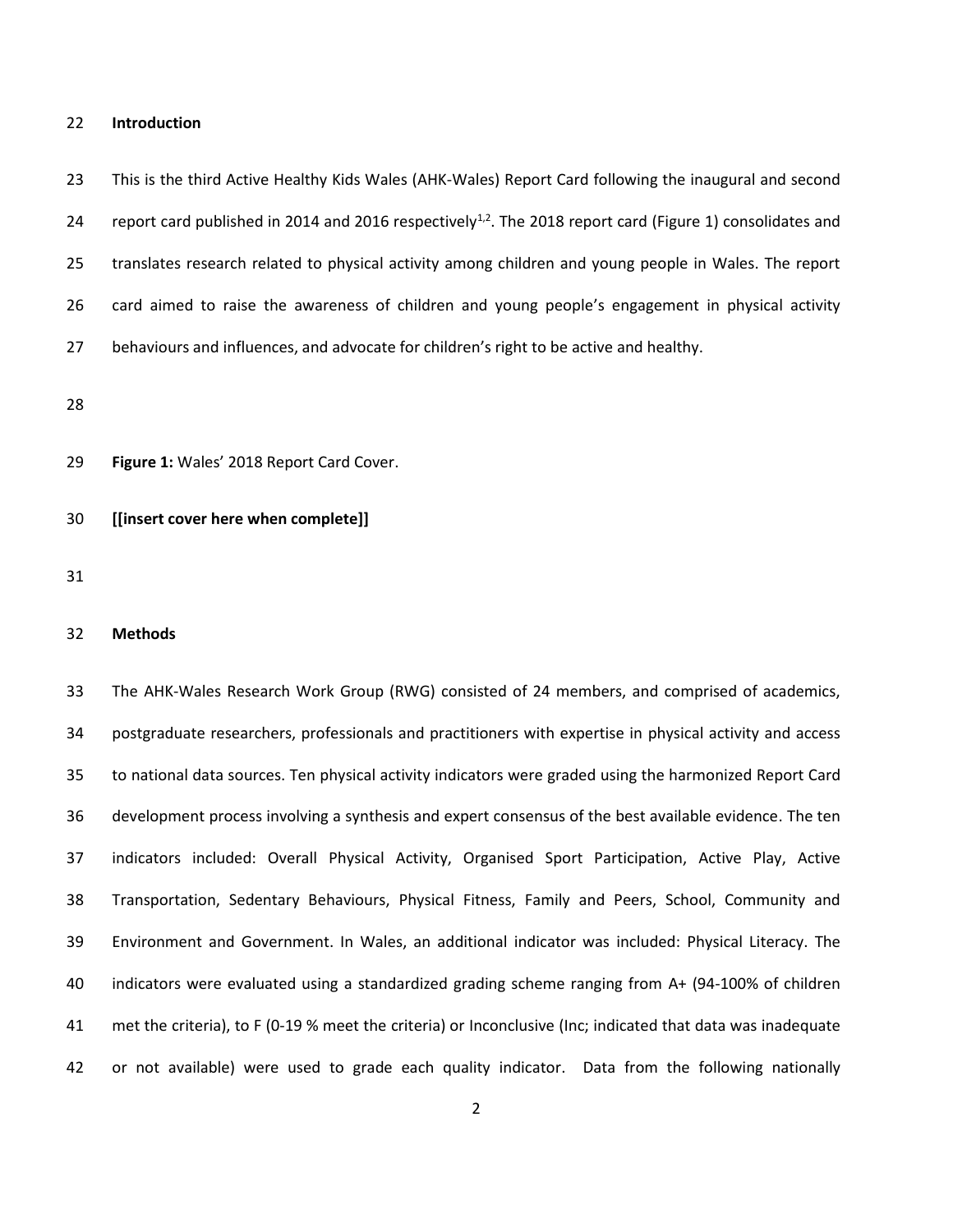representative surveys, distributed between 2016-2018, were analysed by the RWG to grade each 44 indicator: the Health Behaviour in School-Aged Children survey  $(2017/18)^3$ , National Survey for Wales 45 (2016/17)<sup>4</sup>, Play Sufficiency Assessment Surveys<sup>5</sup> and the Health-Enhancing Physical Activity (HEPA) 46 Policy Audit Tool<sup>6</sup>.

### **Results and discussion**

 As illustrated in Table 1, out of the ten grades, two indicators were graded C+ (Organised Sport Participation and Government), one indicator was C- (Active Play), two indicators were D+ (Overall Physical Activity and Active Transportation), one was D (Family and Peers), one was F (Sedentary Behaviours) and three were inconclusive (Physical Fitness, School and Community and Environment). Wales' eleventh indicator: physical literacy, was also inconclusive.

 Overall, there is limited nationally representative data on children and young people's physical activity and health. There is a lack of evidence on the early years (under 5 years old) in all indicators which is 56 problematic given physical activity behaviours develop in early childhood<sup>8</sup>. Further, grades for each indicator were based on the results of self-reported survey data as opposed to objective measures, for example accelerometers to measure physical activity. More effort is required to address this gap through systematic robust data collection methods within schools and in the community. The AHK- Wales RWG recommends that more effort needs to be made to generate nationally representative data on the AHK indicators and to develop effective approaches that seek to increase children's physical activity and decrease sedentary behaviours.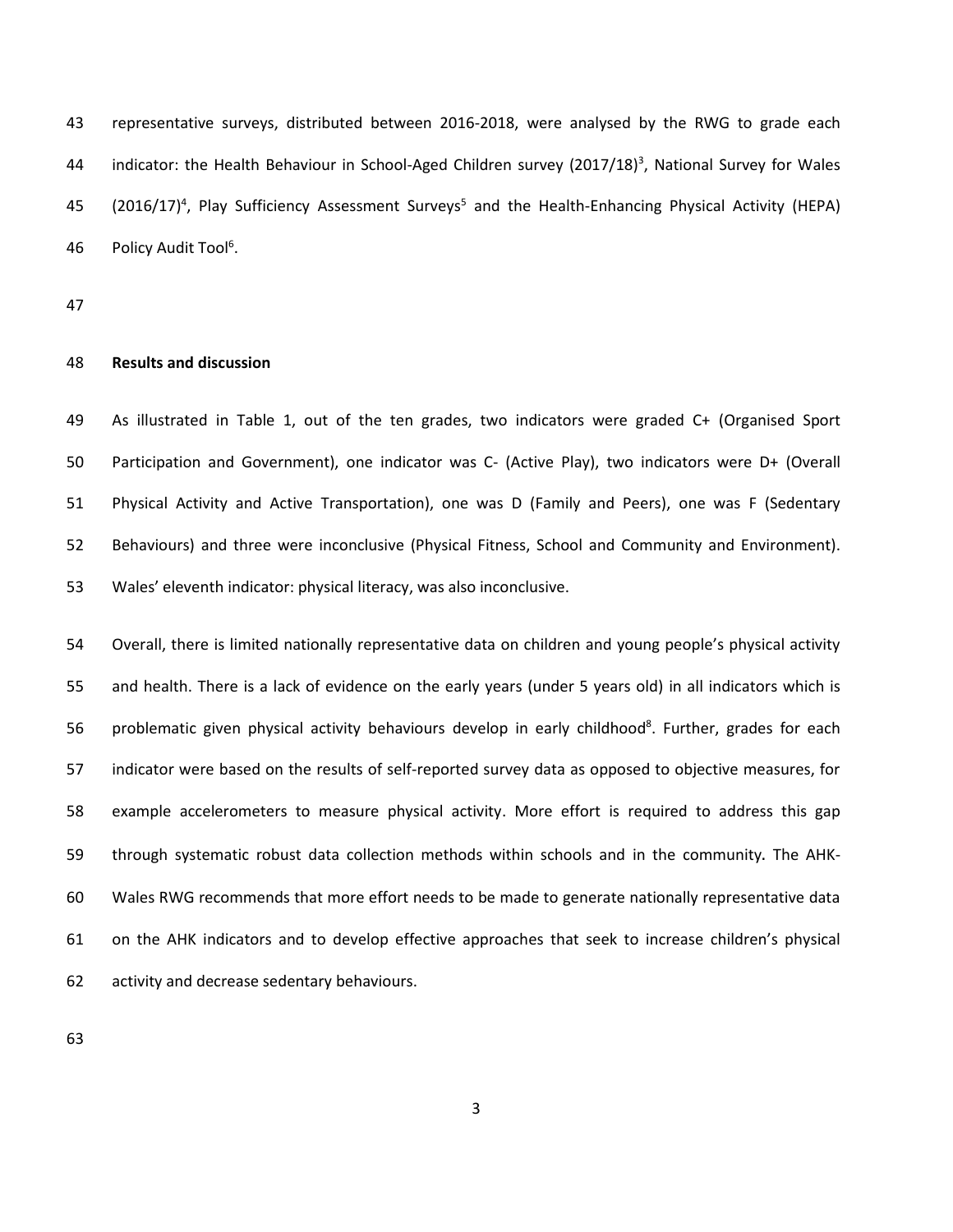#### **Conclusion**

 Despite 21 national policies that incorporate strategies, action plans, legislation and guidance that aim to promote physical activity in children and young people in Wales, children meeting the guidelines for physical activity remains low and sedentary behaviours remain high. The AHK-Wales RWG urges for (i) a concerted effort to generate more nationally representative data and (ii) a redoubling of efforts to create opportunities that will help increase children's physical activity and decreasing sedentary behaviours so that future generations receive the lifelong health and developmental benefits of physical activity.

### **References**

- 74 1. Stratton G, Williams C, Brophy S, et al. Active Healthy Kids Report Card 2014 Wales.
- [http://www.swansea.ac.uk/media/AHK-Wales%202014%20final.pdf.](http://www.swansea.ac.uk/media/AHK-Wales%202014%20final.pdf) Accessed May 5, 2018.
- 2. Tyler R, Mannello M, Mattingley R, et al. Results From Wales' 2016 Report Card on Physical Activity for Children and Youth: Is Wales Turning the Tide on Children's Inactivity? *J Phys Act Heal*. 2016; 13(11 Suppl 2): S330–6.
- 3. Health Behaviour in School-aged Children Wales Survey 2017/18. [https://gov.wales/statistics-](https://gov.wales/statistics-and-research/health-behaviour-school-aged-children/?lang=en)[and-research/health-behaviour-school-aged-children/?lang=en.](https://gov.wales/statistics-and-research/health-behaviour-school-aged-children/?lang=en) Accessed May 20, 2018.
- 4. National Survey for Wales 2016/17. [https://gov.wales/statistics-and-research/national-](https://gov.wales/statistics-and-research/national-survey/?lang=en)
- [survey/?lang=en.](https://gov.wales/statistics-and-research/national-survey/?lang=en) Accessed February 20, 2018.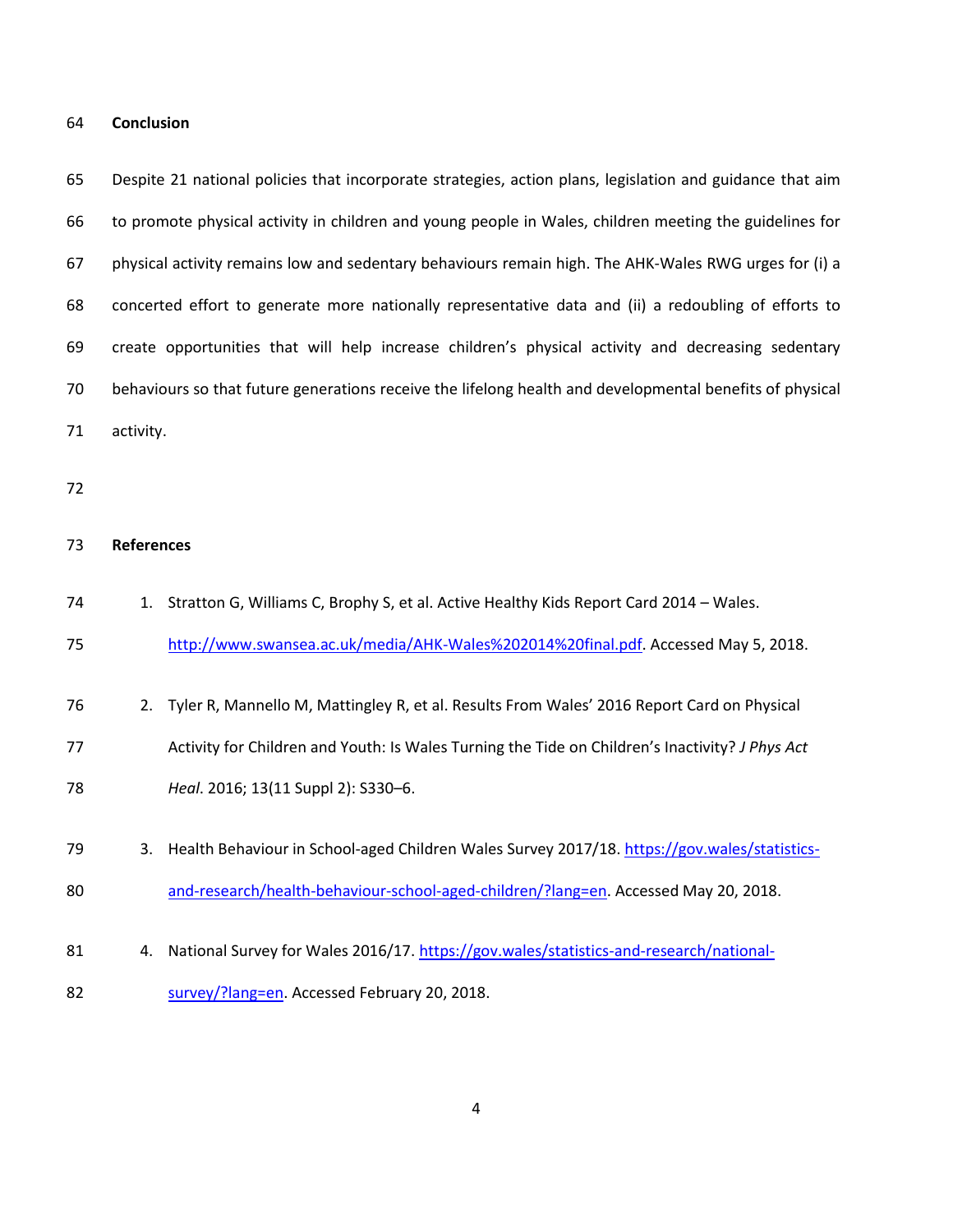- 83 5. Play Sufficiency Assessment Surveys 2016. [http://www.playwales.org.uk/eng/sufficiency.](http://www.playwales.org.uk/eng/sufficiency)
- Accessed March 19, 2018.
- 6. Health-enhancing physical activity (HEPA) Policy Audit Tool (PAT).
- 86 http://www.euro.who.int/ data/assets/pdf file/0006/151395/e95785.pdf. Accessed February
- 10, 2018.
- 88 7. Tyler, R. Mackintosh K, Brophy S, et al. Swan-Linx: Fitness Fun Day Report Swansea Schools 2015[. https://www.swansea.ac.uk/media/Swan-](https://www.swansea.ac.uk/media/Swan-Linx%20Swansea%20Schools)
- [Linx%20Swansea%20Schools'%20Fitness%20Fun%20Day%20feedback%20report%20\(2015\).pdf](https://www.swansea.ac.uk/media/Swan-Linx%20Swansea%20Schools)
- 8. Edwards LC, Bryant AS, Keegan RJ, et al. Definitions, Foundations and Associations of Physical
- Literacy: A Systematic Review. *Sports Med.* 2017; 47(3): 113 126.
- 9. Edwards LC, Bryant AS, Keegan RJ, et al. 'Measuring' Physical Literacy: A Systematic Review of Empirical Findings. *Sports Med*. 2018; doi: 10.1007/s40279-017-0817-9.
- 95 10. Active Healthy Kids Wales Web site[. http://activehealthykidswales.com.](http://activehealthykidswales.com/) Accessed April 15, 2018.
- 
- 
- 
- 
- 
- 
-